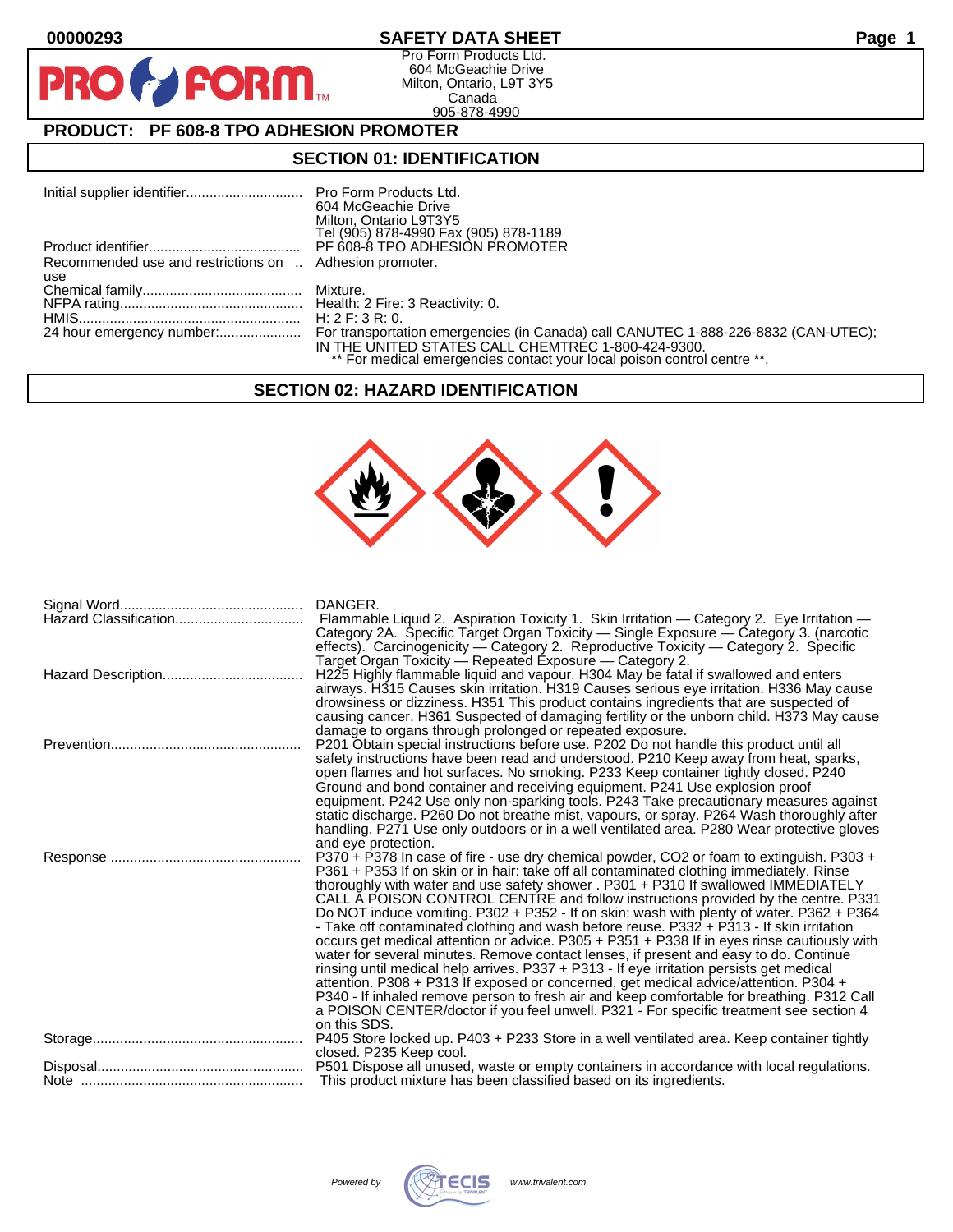# **PRODUCT: PF 608-8 TPO ADHESION PROMOTER**

| <b>SECTION 03: COMPOSITION / INFORMATION ON INGREDIENTS</b> |                |           |  |
|-------------------------------------------------------------|----------------|-----------|--|
| ICHEMICAL NAME AND SYNONYMS<br>ICAS#<br>IWT. %              |                |           |  |
| <b>Toluene</b>                                              | 108-88-3       | $15 - 40$ |  |
| Acetone                                                     | 67-64-1        | 10-30     |  |
| Xylene                                                      | 1330-20-7      | $7 - 13$  |  |
| tert-Butyl acetate                                          | 540-88-5       | $7 - 13$  |  |
| Ethylbenzene                                                | $100 - 41 - 4$ | 1-5       |  |

### **SECTION 04: FIRST-AID MEASURES**

|                                                                  | In case of contact, immediately flush eyes, keeping eyelids open, with plenty of water for at                                                                                                                                                                                                        |
|------------------------------------------------------------------|------------------------------------------------------------------------------------------------------------------------------------------------------------------------------------------------------------------------------------------------------------------------------------------------------|
|                                                                  | least 15 minutes. Obtain medical attention.<br>Remove all contaminated clothing and immediately wash the exposed areas with copious<br>amounts of water for a minimum of 30 minutes or up to 60 minutes for critical body areas. If<br>irritation persists, seek medical attention.                  |
|                                                                  | If inhaled, remove to fresh air. If not breathing, give artificial respiration. If breathing is                                                                                                                                                                                                      |
|                                                                  | difficult, give oxygen, obtain medical attention.<br>If ingestion is suspected, contact physician or poison control center immediately. Do not<br>induce vomiting. If spontaneous vomiting occurs have victim lean forward with head down                                                            |
|                                                                  | to prevent aspiration of fluid into the lungs. Never give anything by mouth to an                                                                                                                                                                                                                    |
| Most important symptoms and effects,<br>whether acute or delayed | unconscious person.<br>Harmful if swallowed, in contact with skin or if inhaled. Causes skin and eye irritation.<br>Symptoms may include stinging, tearing, redness, swelling, and blurred vision. Direct<br>contact with eyes may cause temporary irritation. Vapors have a narcotic effect and may |
|                                                                  | cause headache, fatique, dizziness and nausea. This product contains ingredients that<br>may cause cancer. This product contains ingredients that are suspected of damaging<br>fertility or the unborn child.                                                                                        |
|                                                                  | Treat victims symptomatically. In the event of an incident involving this product ensure that                                                                                                                                                                                                        |
|                                                                  | medical authorities are provided a copy of this safety data sheet.                                                                                                                                                                                                                                   |

### **SECTION 05: FIRE-FIGHTING MEASURES**

Suitable and unsuitable extinguishing ..... "Alcohol" foam, CO2, dry chemical. Do not use water in a jet. media

hazardous product, such as the nature of compounds. any hazardous combustion products<br>Special protective equipment and ............

Specific hazards arising from the ............. Oxides of carbon (CO, CO2). Oxides of nitrogen. Hydrocarbons and traces of chlorine

Firefighter should be equipped with self-contained breathing apparatus and full protective precautions for fire-fighters clothing to protect against potentially toxic and irritating fumes. Solvent vapours may be heavier than air and may build up and travel along the ground to an ignition source, which may result in a flash back to the source of the vapours. Cool fire-exposed containers with cold water spray. Heat will cause pressure buildup and may cause explosive rupture.

### **SECTION 06: ACCIDENTAL RELEASE MEASURES**

 Leak/spill.................................................. Keep away from heat, sparks and flames. Ventilate. Eliminate all sources of ignition. Avoid all personal contact. Contain the spill. Evacuate all non-essential personnel. Prevent runoff into drains, sewers, and other waterways. Absorb with an inert dry material and place in an appropriate waste container. Spilled material and water rinses are classified as chemical waste, and must be disposed of in accordance with current local, provincial, state, and federal regulations.

### **SECTION 07: HANDLING AND STORAGE**

| Precautions for safe handling              | Keep away from heat, sparks, and open flame. Always adopt precautionary measures<br>against build-up of static which may arise from appliances, handling and the containers in<br>which product is packed. Ground handling equipment. Avoid breathing vapours or mist.<br>Avoid all skin contact and ventilate adequately, otherwise wear an appropriate breathing<br>apparatus. Handle and open container with care. Employees should wash hands and face<br>before eating or drinking. |
|--------------------------------------------|------------------------------------------------------------------------------------------------------------------------------------------------------------------------------------------------------------------------------------------------------------------------------------------------------------------------------------------------------------------------------------------------------------------------------------------------------------------------------------------|
| Conditions for safe storage, including any | Keep away from heat, sparks, and open flames. Keep container closed when not in use.                                                                                                                                                                                                                                                                                                                                                                                                     |
| incompatibilities                          | Store away from oxidizing and reducing materials. Store away from sunlight.                                                                                                                                                                                                                                                                                                                                                                                                              |

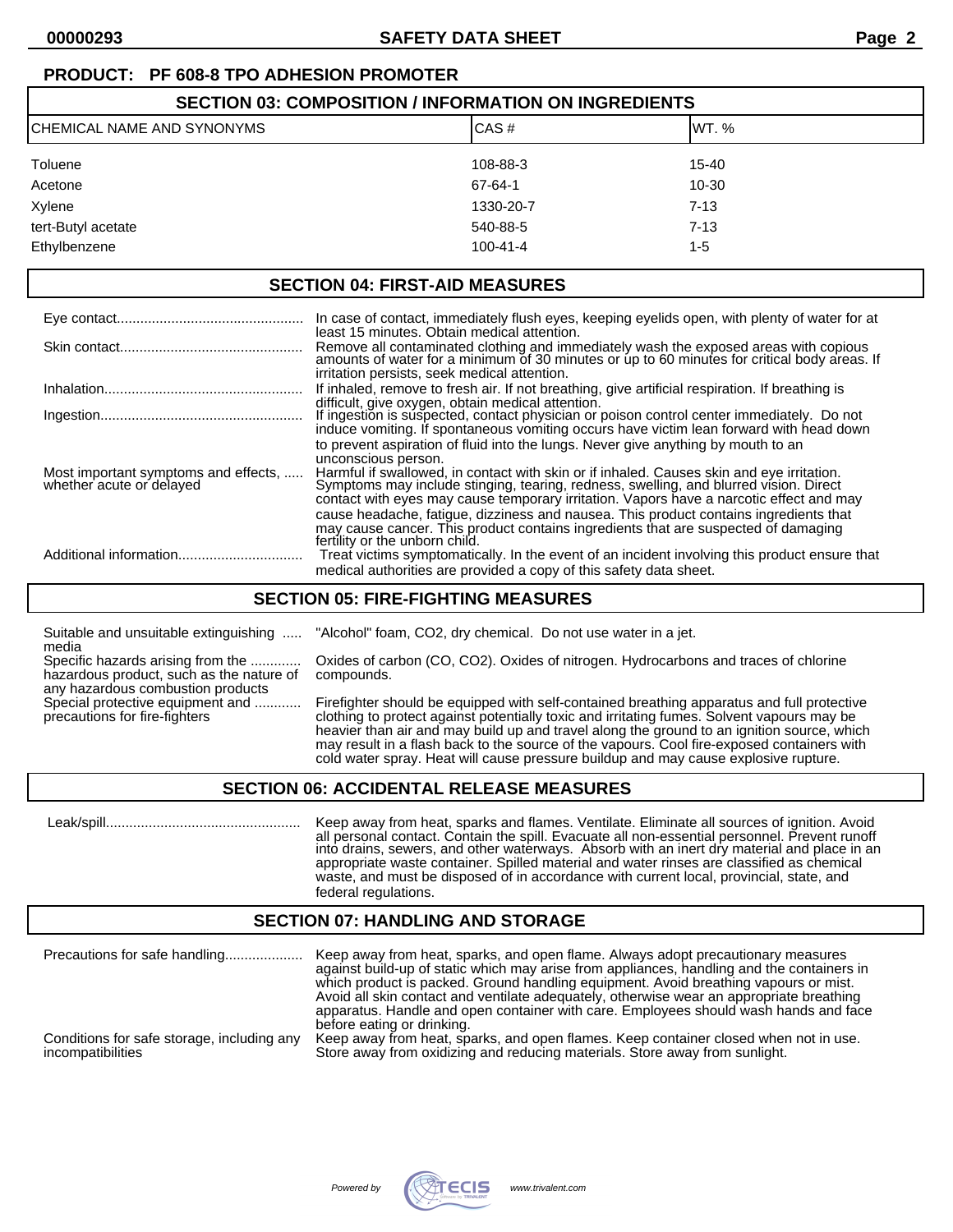### **PRODUCT: PF 608-8 TPO ADHESION PROMOTER**

# **SECTION 08: EXPOSURE CONTROLS / PERSONAL PROTECTION**

| IINGREDIENTS                  | TWA                              | <b>ACGIH TLV</b><br><b>STEL</b>                                                                                                                                                                                                                                       | <b>PEL</b>  | <b>OSHA PEL</b><br><b>STEL</b>                                                                                                                                                                                                                                                                                                                                                                                                                                                                                                                         | <b>NIOSH</b><br><b>REL</b> |
|-------------------------------|----------------------------------|-----------------------------------------------------------------------------------------------------------------------------------------------------------------------------------------------------------------------------------------------------------------------|-------------|--------------------------------------------------------------------------------------------------------------------------------------------------------------------------------------------------------------------------------------------------------------------------------------------------------------------------------------------------------------------------------------------------------------------------------------------------------------------------------------------------------------------------------------------------------|----------------------------|
| Toluene                       | 20 ppm                           | Not established                                                                                                                                                                                                                                                       | $200$ ppm   | 500 ppm 10 minutes                                                                                                                                                                                                                                                                                                                                                                                                                                                                                                                                     | 100 ppm / STEL 150<br>ppm  |
|                               | CA ON: TWA: 20 ppm               |                                                                                                                                                                                                                                                                       |             |                                                                                                                                                                                                                                                                                                                                                                                                                                                                                                                                                        |                            |
| Acetone                       | 250 ppm TLV                      | 500 ppm                                                                                                                                                                                                                                                               | 1,000 ppm   | Not established                                                                                                                                                                                                                                                                                                                                                                                                                                                                                                                                        | $250$ ppm                  |
|                               |                                  | CA ON: 500ppm (TWA); 750ppm (STEL)                                                                                                                                                                                                                                    |             |                                                                                                                                                                                                                                                                                                                                                                                                                                                                                                                                                        |                            |
| Xylene                        | 50 ppm                           | $150$ ppm                                                                                                                                                                                                                                                             | 100 ppm TWA | Not established                                                                                                                                                                                                                                                                                                                                                                                                                                                                                                                                        | Not established            |
|                               |                                  | CA ON: 100ppm (TWA); 150ppm (STEL)                                                                                                                                                                                                                                    |             |                                                                                                                                                                                                                                                                                                                                                                                                                                                                                                                                                        |                            |
| tert-Butyl acetate            | $200$ ppm                        | Not established                                                                                                                                                                                                                                                       | $200$ ppm   | Not established                                                                                                                                                                                                                                                                                                                                                                                                                                                                                                                                        | $200$ ppm                  |
|                               |                                  | CA ON: 50ppm (TWA), 150ppm (STEL)                                                                                                                                                                                                                                     |             |                                                                                                                                                                                                                                                                                                                                                                                                                                                                                                                                                        |                            |
| Ethylbenzene                  | 100 ppm                          | $125$ ppm                                                                                                                                                                                                                                                             | $100$ ppm   | Not established                                                                                                                                                                                                                                                                                                                                                                                                                                                                                                                                        | 100 ppm / STEL 125<br>ppm  |
|                               | CA ON: 20ppm (TWA)               |                                                                                                                                                                                                                                                                       |             |                                                                                                                                                                                                                                                                                                                                                                                                                                                                                                                                                        |                            |
| Personal Protective Equipment | Appropriate engineering controls | when contaminant levels exceed the recommended exposure limits.<br>Liquid chemical goggles.<br>Chemical resistant gloves.<br>Wear adequate protective clothes.<br>Safety boots per local regulations.<br>Emergency showers and eye wash stations should be available. |             | Local exhaust ventilation is recommended. Wear an appropriate, properly fitted respirator<br>Provide natural or mechanical ventilation to control exposure levels below airborne<br>exposure limits. Local mechanical exhaust ventilation should be used at sources of air<br>contamination, such as open process equipment, or during purging operations, to capture<br>gases and fumes that may be emitted. Standard reference sources regarding industrial<br>ventilation (ie. ACGIH industrial ventilation) should be consulted for guidance about |                            |

### **SECTION 09: PHYSICAL AND CHEMICAL PROPERTIES**

adequate ventilation.

| Appearance/Physical state                      | Liquid.                                           |
|------------------------------------------------|---------------------------------------------------|
|                                                | Amber.                                            |
|                                                | Solvent odour.                                    |
| Odour threshold (ppm)                          | Not available.                                    |
| Vapour pressure (mm Hg)                        | Not available.                                    |
|                                                | $>1$ .                                            |
|                                                | Not applicable.                                   |
| Relative Density (Specific Gravity)            | $0.884 - 7.38$ lbs/USG.                           |
| Melting / Freezing point (deg C)               | Not available.                                    |
|                                                | Partially in water.                               |
| Initial boiling point / boiling range (deg C). | $56^{\circ}$ C (133 F).                           |
|                                                | Greater than n-butyl acetate.                     |
| Flash point (deg C), method                    | -18°C. (estimate; lowest flash point ingredient). |
| Auto ignition temperature (deg C)              | $465^{\circ}$ C (869 $^{\circ}$ F).               |
| Upper flammable limit (% vol)                  | 12.6.                                             |
| Lower flammable limit (% vol)                  | 1.2.                                              |
| Partition coefficient — n-octanol/water        | None.                                             |
| Decomposition temperature                      | Not available.                                    |
|                                                | 95.22.                                            |
|                                                | 3.69 lbs/USG; 442.16 g/L.                         |
|                                                | 13 seconds Zahn #2.                               |

# **SECTION 10: STABILITY AND REACTIVITY**

|                                                                   | Stable at normal temperatures and pressures.<br>Avoid heat, sparks and flames. Explosive reactions can occur in the presence of strong |
|-------------------------------------------------------------------|----------------------------------------------------------------------------------------------------------------------------------------|
|                                                                   | oxidizing agents.                                                                                                                      |
| Possibility of hazardous reactions                                | Hazardous polymerization will not occur.                                                                                               |
| Conditions to avoid, including static                             | Keep away from heat. Incompatible with strong oxidizers.                                                                               |
| discharge, shock or vibration<br>Hazardous decomposition products | By fire: Oxides of carbon (CO,CO2). Oxides of nitrogen. Compounds of chlorine. Dense                                                   |
|                                                                   | black smoke.                                                                                                                           |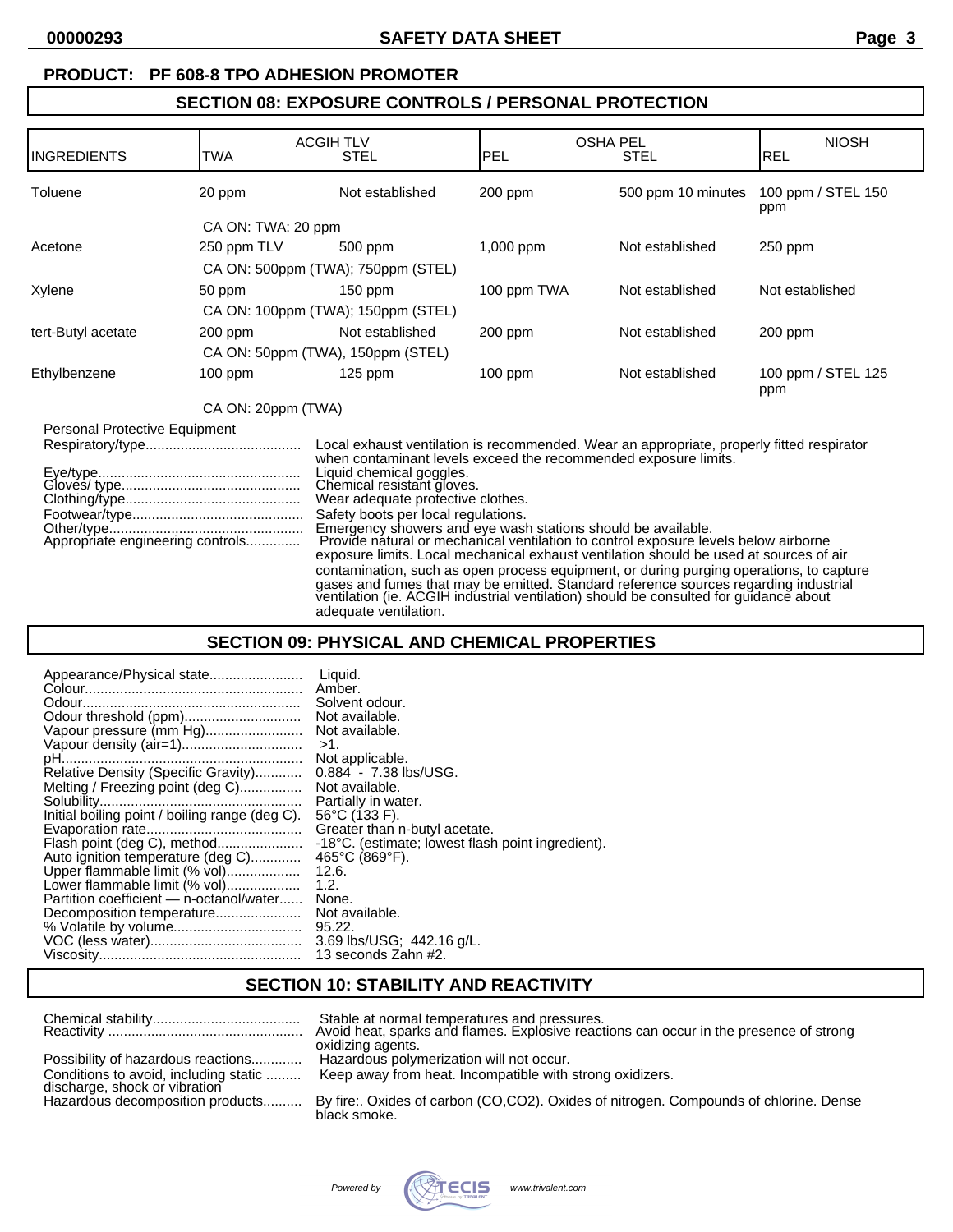### **PRODUCT: PF 608-8 TPO ADHESION PROMOTER**

### **SECTION 11: TOXICOLOGICAL INFORMATION**

| <b>INGREDIENTS</b>             | LC50                                                                                                                                                                                                                                                                                                                                                                                                                                                                                                            | LD50                                                      |  |
|--------------------------------|-----------------------------------------------------------------------------------------------------------------------------------------------------------------------------------------------------------------------------------------------------------------------------------------------------------------------------------------------------------------------------------------------------------------------------------------------------------------------------------------------------------------|-----------------------------------------------------------|--|
| Toluene                        | 8000ppm rat inhalation<br>400ppm mouse inhalation 24hr                                                                                                                                                                                                                                                                                                                                                                                                                                                          | 5,000 mg/kg rat oral;<br>12,124 mg/kg rabbit dermal       |  |
| Acetone                        | 50,100 mg/m3 8 hours, rat                                                                                                                                                                                                                                                                                                                                                                                                                                                                                       | 5,800 mg/kg (rat oral)                                    |  |
| Xylene                         | 6350 ppm 4 hours rat                                                                                                                                                                                                                                                                                                                                                                                                                                                                                            | >3523 mg/kg rat oral                                      |  |
| tert-Butyl acetate             | $>2,230$ mg/m3 4 hours rat                                                                                                                                                                                                                                                                                                                                                                                                                                                                                      | 4,100 mg/kg (rat, oral);<br>>2,000 mg/kg (rabbit, dermal) |  |
| Ethylbenzene                   | No data                                                                                                                                                                                                                                                                                                                                                                                                                                                                                                         | 3,500 mg/kg rat oral<br>17,800 mg/kg rabbit dermal        |  |
|                                | Eye contact. Skin contact. Inhalation.<br>The aromatic hydrocarbon solvents in this product can be irritating to the eyes, nose and<br>throat. In high concentration, they may cause central nervous system depression and<br>narcosis characterized by nausea, lightheadedness and dizziness from overexposure by<br>inhalation. May be harmful if absorbed through the skin. Contact with eyes may cause                                                                                                      |                                                           |  |
| Effects of chronic exposure    | irritation. Causes skin irritation. Causes respiratory tract irritation.<br>Breathing high concentrations of vapour may cause anesthetic effects and serious health<br>effects. Intentional misuse by deliberately concentrating and inhaling this product may be<br>harmful or fatal. May cause damage to the central nervous system, respiratory system,<br>lungs, eyes, skin, gastrointestinal tract, liver, spleen and kidneys.                                                                             |                                                           |  |
|                                | Ethylbenzene is known to the state of California to cause cancer and developmental effects                                                                                                                                                                                                                                                                                                                                                                                                                      |                                                           |  |
|                                | and is listed by IARC as a Group 2B Carcinogen.<br>High level exposure to Xylene in some animal studies have been reported to cause health<br>effects on the developing embryo/fetus. The relevance of this to humans is not known.<br>Toluene is fetotoxic in rats and mice at maternally toxic levels. Prolonged and repeated<br>exposure of pregnant animals (>1500 ppm) to Toluene have been reported to cause<br>adverse fetal developmental effects. Toluene is known by the State of California to cause |                                                           |  |
| Specific Target Organ Toxicity | adverse fetal developmental effects.<br>Causes damage to organs. Breathing high concentrations of vapour may cause anesthetic<br>effects and serious health effects. Intentional misuse by deliberately concentrating and<br>inhaling this product may be harmful or fatal.                                                                                                                                                                                                                                     |                                                           |  |

### **SECTION 12: ECOLOGICAL INFORMATION**

## **SECTION 13: DISPOSAL CONSIDERATIONS**

|                                        | Information on safe handling for disposal. Empty containers must be handled with care due to product residue. Dispose of waste in |
|----------------------------------------|-----------------------------------------------------------------------------------------------------------------------------------|
| and methods of disposal, including any | accordance with all applicable Federal, Provincial/State and local regulations.                                                   |
| contaminated packaging                 |                                                                                                                                   |

## **SECTION 14: TRANSPORT INFORMATION**

|                              | UN1993 - FLAMMABLE LIQUID, N.O.S. (Acetone) - Class 3 - Packing Group II - This<br>product meets the Limited Quantity exemption when packaged in containers less than 1<br>Litre.                                                          |
|------------------------------|--------------------------------------------------------------------------------------------------------------------------------------------------------------------------------------------------------------------------------------------|
| DOT Classification (Road)    | UN1993 - FLAMMABLE LIQUID, N.O.S. (Acetone) - Class 3 - Packing Group II - This product meets the Limited Quantity exemption when packaged in containers less than 1<br>Litre.                                                             |
|                              | UN1993 - FLAMMABLE LIQUID, N.O.S. (Acetone) - Class 3 - Packing Group II.<br>Limited                                                                                                                                                       |
| IMDG Classification (Marine) | Quantity. Do not ship by air without checking appropriate IATA regulations.<br>UN1993 - FLAMMABLE LIQUID, NOS (Acetone) - Class 3 - Packing Group II - FE-SD.<br>Limited Quantity. Check IMDG regulations for limited quantity exemptions. |
|                              | No.                                                                                                                                                                                                                                        |
|                              | In accordance with Part 2.2.1 of the Transportation of Dangerous Goods Regulations (July                                                                                                                                                   |
|                              | 2, 2014) - we certify that classification of this product is correct                                                                                                                                                                       |

## **SECTION 15: REGULATORY INFORMATION**

| <b>OSHA</b>           | This product is considered hazardous under the OSHA Hazard Communication Standard. |
|-----------------------|------------------------------------------------------------------------------------|
| <b>SARA Title III</b> |                                                                                    |